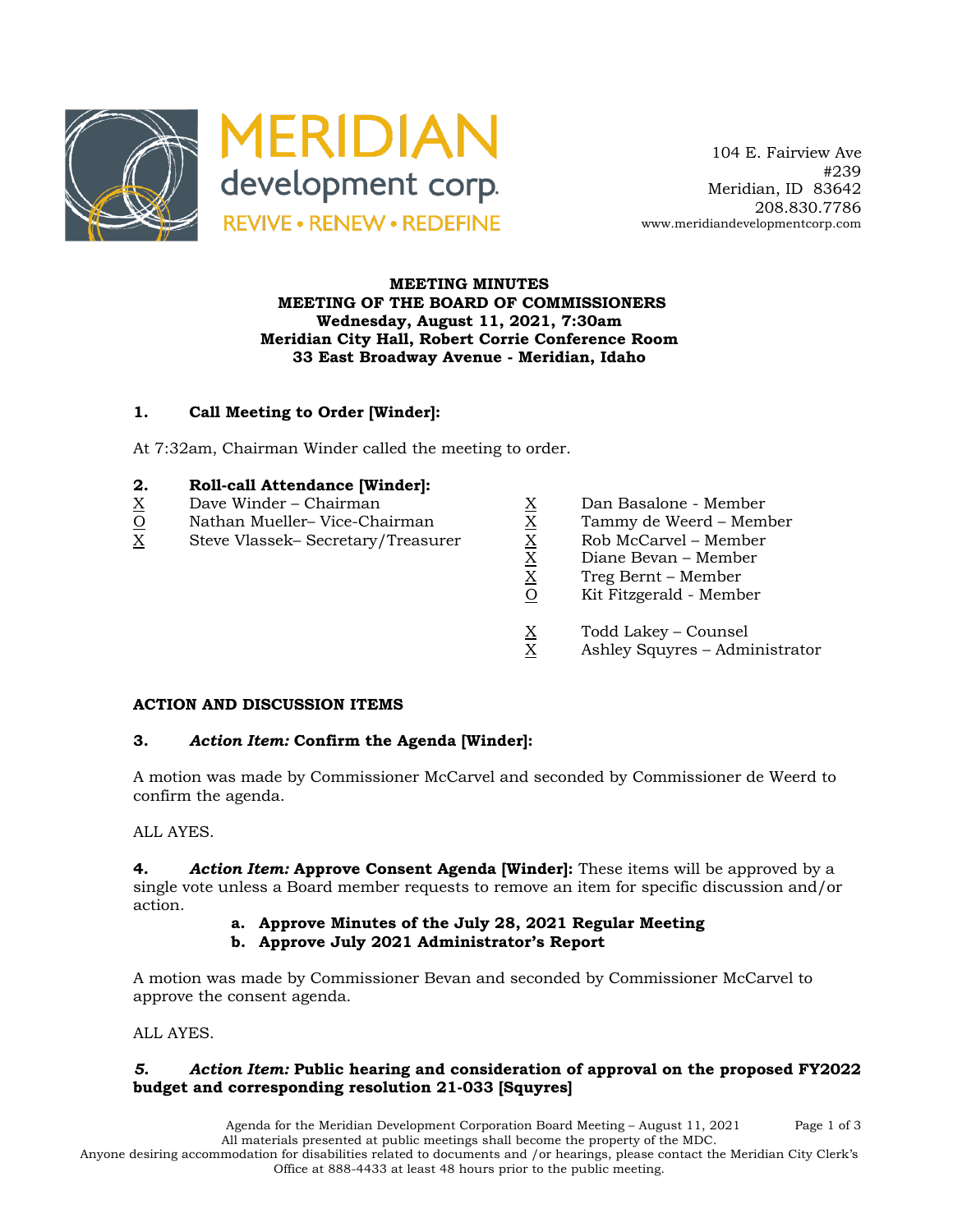Squyres reviewed the budget with the board and noted there were a couple of very minor changes from the worksession numbers. There were no questions.

No public in attendance to testify.

A motion was made by Commissioner Vlassek and seconded by Commissioner Basalone to open the public hearing for the FY22 budget. ALL AYES.

A motion was made by Commissioner Vlassek and seconded by Commissioner Basalone to close the public hearing for the FY22 budget. ALL AYES.

A motion was made by Commissioner Basalone and seconded by Commissioner McCarvel to approve the FY22 budget. ALL AYES.

#### **6.** *Executive Session:* **74-206(1)(b) to consider evaluation of a public officer, employee, staff member or individual agent.**

A motion was made by Commissioner McCarvel and seconded by Commissioner Bernt to go into Executive Session based on the Idaho Code 74-206(1)(b). ALL AYES.

A motion was made by Commissioner Bevan and seconded by Commissioner Vlassek to come out of Executive Session. ALL AYES.

## **7.** *Action Item:* **Consideration of approval of the contract amendment and extension for legal services with Borton-Lakey Law and corresponding resolution 21-034 [Winder]**

Chairman Winder stated that the board discussed the contract amendment and extension for legal services and have agreed upon raising legal counsel's rate to \$200/hr and to extend the contract until the end of the downtown district which ends on December 31, 2026. A motion was made by Commissioner McCarvel and seconded by Commissioner Basalone to approve the contract amendment and extension. ALL AYES.

#### **8.** *Action Item:* **Consideration of approval of the contract amendment and extension for administrator services with AF Public Solutions, LLC and corresponding resolution 21-035 [Winder]**

Chairman Winder stated that the board discussed the contract amendment and extension for administrator services and have agreed upon raising the administrator's rate to \$9,600 a month with the option for an annual increase of up to 3% subject to board approval. In addition, the contract would be extended to the end of the downtown district which ends on December 31, 2026. A motion was made by Commissioner Vlassek and seconded by Commissioner Basalone to approve the contract amendment and extension. ALL AYES.

# **9.** *Discussion Item:* **MDC Projects Update [Squyres]**

Squyres provided updates on the Union 93, Civic Block RFP, and the new URDs. She reminded the board as to the joint worksession on the 24th and the rescheduling of the second regular meeting to the 24th as well.

**10.** *Discussion Item:* **Counsel's Report [Lakey]:** Counsel Lakey will review legal topics that need to be brought to the attention of the Board.

No report.

**11.** *Discussion Item:* **Administrator's Report [Squyres]:** Administrator Squyres will review topics that need to be brought to the attention of the Board.

> Agenda for the Meridian Development Corporation Board Meeting – August 11, 2021 Page 2 of 3 All materials presented at public meetings shall become the property of the MDC.

Anyone desiring accommodation for disabilities related to documents and /or hearings, please contact the Meridian City Clerk's Office at 888-4433 at least 48 hours prior to the public meeting.